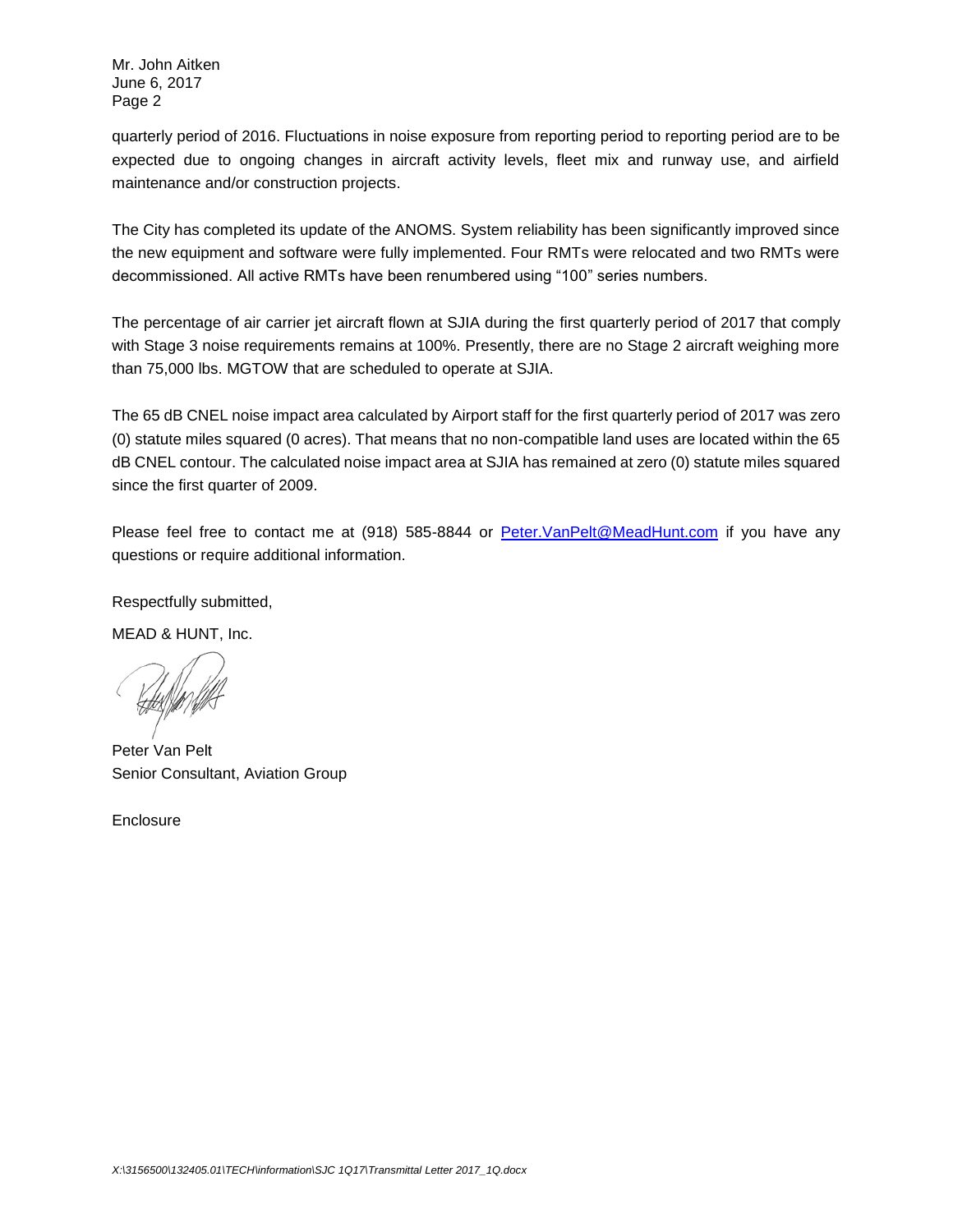## **CERTIFICATION**

Specific dates of summary: April 1, 2016 – March 31, 2017

I certify that the information contained in the following pages is correct to the best of my knowledge.

|    | PREPARED BY:         |                                                                                               | DATE: May 14, 2017 |
|----|----------------------|-----------------------------------------------------------------------------------------------|--------------------|
|    |                      | Paul H. Dunholter<br>President<br><b>BridgeNet International</b>                              |                    |
|    | <b>APPROVED BY:</b>  |                                                                                               | DATE:              |
|    |                      | John Aitken<br>Deputy Director of Aviation<br>Norman Y. Mineta San Jose International Airport |                    |
|    | (Form DOA 617 10/89) | SUMMARY OF CALTRANS STATISTICAL INFORMATION                                                   | 1st QUARTER 2017   |
|    |                      | Annualized Noise Impact Data (April 1, 2016 - March 31, 2017):                                |                    |
| 1. |                      | Includes land parcels only: Does not include streets                                          |                    |
| 2. |                      |                                                                                               |                    |
| 3. |                      | (Estimated, based on 3.09 people per dwelling unit.)                                          |                    |
|    |                      | Quarterly Aircraft Operations Data (January 1, 2017 - March 31, 2017):                        |                    |
| 4. |                      |                                                                                               |                    |
| 5. |                      |                                                                                               |                    |
| 6. |                      |                                                                                               |                    |
| 7. |                      |                                                                                               |                    |
| 8. |                      |                                                                                               |                    |
| 9. |                      |                                                                                               |                    |
|    |                      |                                                                                               |                    |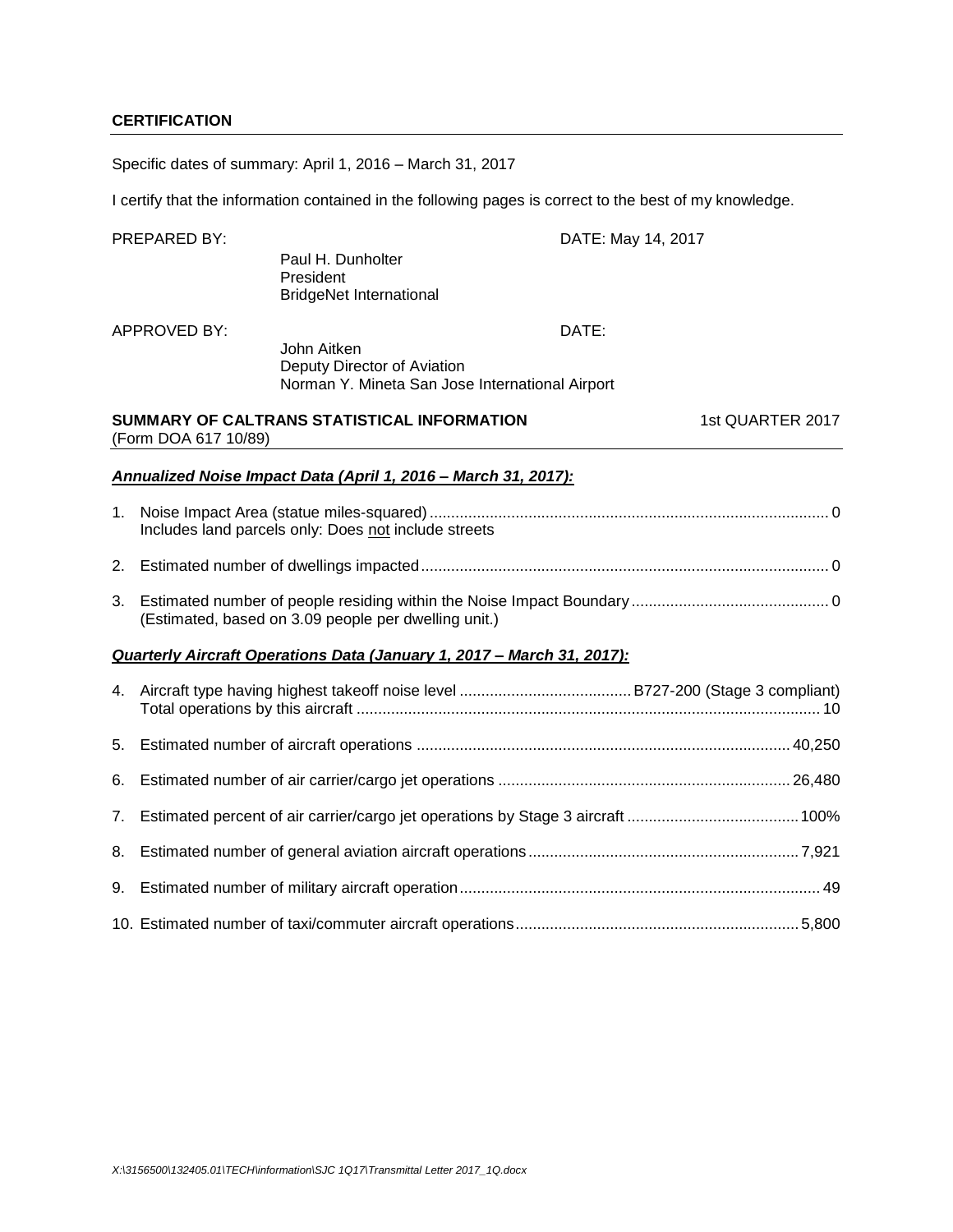# **BACKGROUND INFORMATION**

#### **"Noise Problem" Airports in California**

The California Airport Noise Standards (California Code of Regulations, Title 21, Section 5000 et seq.) apply to any airport that is determined to have a noise problem by the local County Board of Supervisors in accordance with the provisions in the regulation. Norman Y. Mineta San Jose International Airport (SJIA) is one of ten airports in California that have been determined to have a noise problem by local County governments.

### **How is aircraft noise measured?**

California uses the Community Noise Equivalent Level (CNEL) as the primary measure for determining exposure of individuals to airport noise. CNEL is the annual, 24-hour average sound level, in decibels, obtained from the accumulation of all noise events, with the addition of 4.77 decibels to weight sound levels from 7 P.M. to 10 P.M. and 10 decibels to weight sound levels from 10 P.M. to 7 A.M. In effect, this weighting means that each evening operation is counted as it is five daytime operations and each nighttime operation counts as the same as ten daytime operations. The weighing of evening and nighttime events accounts for the fact that noise events during these hours are more intrusive when ambient levels are lower and people are trying to sleep. The 24-hour CNEL is annualized to reflect noise generated by aircraft operations for an entire year and is identified by "noise contours" showing levels of aircraft noise.

CNEL is a widely accepted descriptor for aviation noise because of the following characteristics: CNEL is a measurable quantity; CNEL can be used by airport planners and the general public who are not familiar with acoustics or acoustical theory; CNEL provides a simple method to compare the effectiveness of alternative airport scenarios; and CNEL is based on a substantial body of scientific survey data regarding the reactions people have to noise.

## **What are Noise Contours (noise Exposure Maps – NEMs) and how are they used?**

Noise contours are computer generated lines that are modeled to reflect both current noise conditions near airports, as well as to predict what the future noise conditions will be. Technically, a noise contour represents the average annual noise levels (CNEL) summarized by lines connecting points of equal noise exposure.

Norman Y. Mineta San Jose International Airport uses the 65 CNEL contour to identify non-compatible land uses and determine eligibility for federal funds for noise mitigation. Any noise sensitive uses (such as residences, schools, churches, etc.) within the 65 CNEL and greater contour are considered to be noncompatible with aircraft noise.

A variety of information is gathered each quarter to create an accurate noise contour including: the number of flights, flight paths, type of aircraft, type of aircraft engines, time of day, weather conditions, and runway use. Actual on-site noise measurements specific to aircraft operating at SJIA are used to verify predicted individual aircraft noise levels contained in the computer model.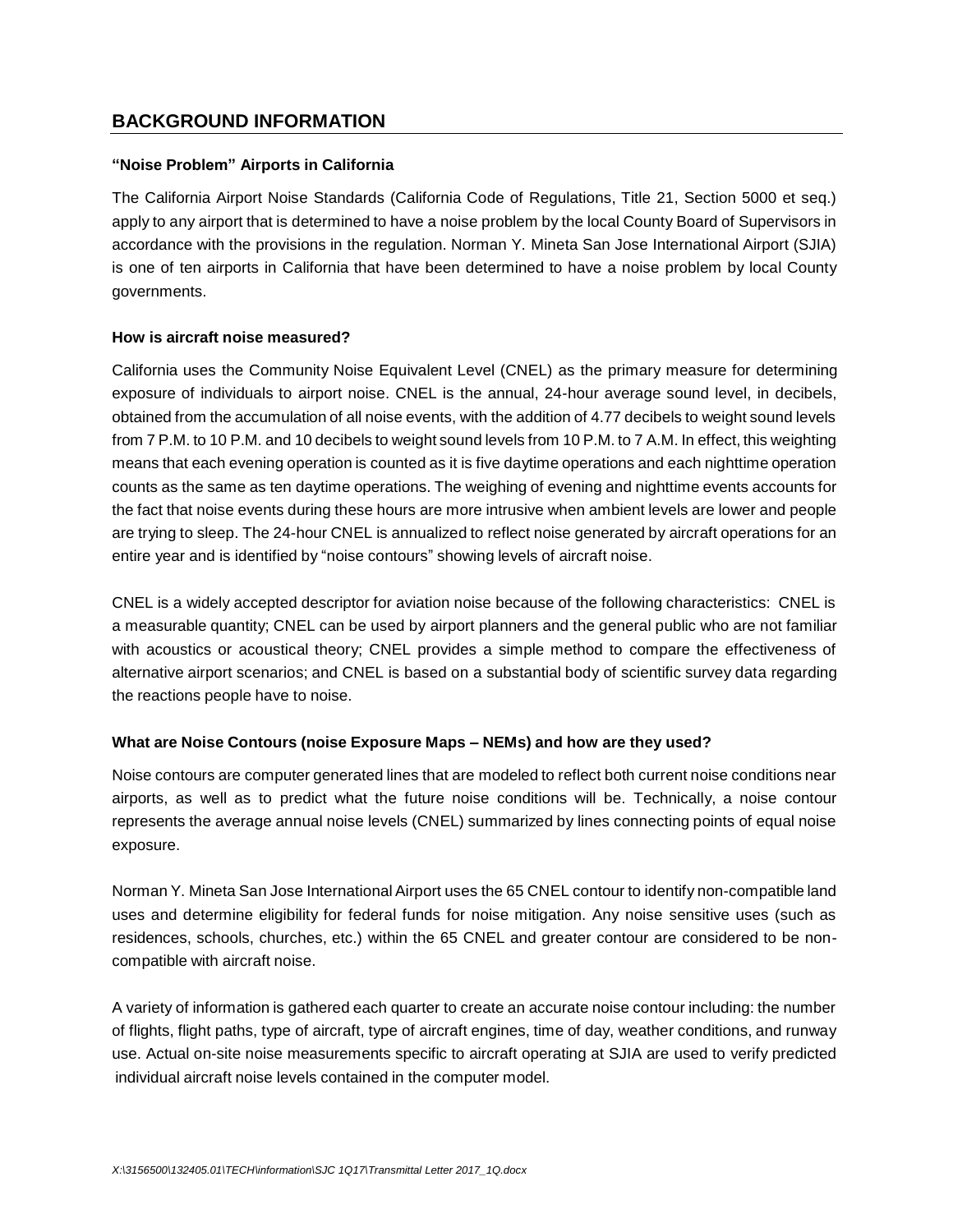These data are used to generate noise contours that are overlaid onto base maps to create a Noise Exposure Map (NEM), which is used to identify where specific levels of aircraft noise occur. The Noise Exposure Maps developed for SJIA will be used in the following ways:

- Defining where areas of roughly equal noise exist in the communities surrounding the Airport
- Assessing various alternative solutions to reduce the effect of noise

## **What is the Integrated Noise Model?**

The Integrated Noise Model (INM) is the model developed by the Federal Aviation Administration (FAA) for evaluating aircraft noise impacts in the communities surrounding airports. The INM uses inputs such as number of operations, aircraft fleet mix (aircraft types), aircraft flight tracks, and flight profiles, time of day of operations and terrain to evaluate aircraft noise. The INM has been used by the FAA since 1978, but has been updated many times since then to include improved metrics and the most current aircraft information.

### **What is considered a non-compatible land use?**

California uses the 65 CNEL and greater contour to represent non-compatible land uses and determine eligibility for noise mitigation. Noise sensitive uses (such as residences, schools, hospitals, nursing homes, and churches) within the 65 CNEL and greater contour are considered to be non-compatible land uses. The date of original construction, the presence of an exterior habitable area, and the presence of acoustic insulation may convert certain uses to a compatible use.

### **What is the purpose of noise monitoring?**

The purpose of noise monitoring is to provide a method to confirm the outputs in the Integrated Noise Model from different aircraft types. The monitoring measures how loud individual aircraft are at certain points. This is then compared to the prediction based on the model and helps determine if any adjustments need to be made to the model inputs to accurately portray the unique noise environment at SJIA. Said another way, these measurements are used to validate the FAA INM. Measurements are taken of the actual noise levels an aircraft makes at a particular airport under particular conditions to compare them to predicted noise levels from the FAA INM using the exact same conditions.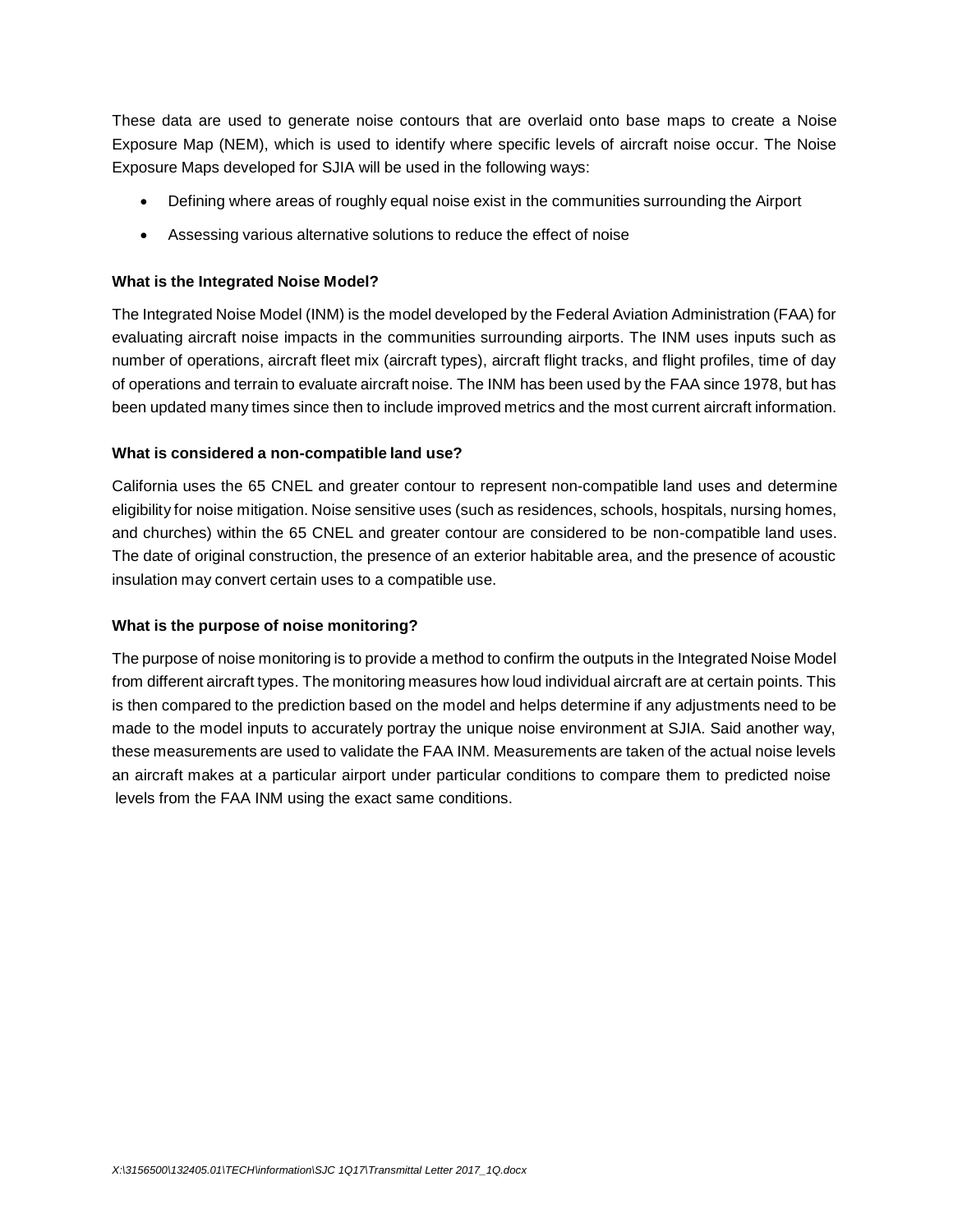# **ANNUALIZED COMMUNITY NOISE EQUIVALENT LEVEL (CNEL) VALUES**

|                                                      | Year/Quarter           |          |          |               |  |  |  |  |  |  |  |
|------------------------------------------------------|------------------------|----------|----------|---------------|--|--|--|--|--|--|--|
| Remote<br><b>Monitoring</b><br><b>Terminal (RMT)</b> | $2017/1$ <sup>st</sup> | 2016/4th | 2016/3rd | $2016/2^{nd}$ |  |  |  |  |  |  |  |
| 101                                                  | 59.4                   | 58.3     | 58.1     | 57.8          |  |  |  |  |  |  |  |
| 102                                                  | 65.9                   | 65.9     | 66.0     | 66.0          |  |  |  |  |  |  |  |
| 104                                                  | 58.3                   | 57.9     | 57.7     | 57.9          |  |  |  |  |  |  |  |
| 105                                                  | 59.7                   | 59.4     | 59.2     | 59.1          |  |  |  |  |  |  |  |
| 106                                                  | 65.3                   | 65.2     | 65.2     | 65.4          |  |  |  |  |  |  |  |
| 107                                                  | 61.6                   | 61.4     | 61.5     | 61.2          |  |  |  |  |  |  |  |
| 108                                                  | 64.1                   | 64.1     | 64.1     | 63.7          |  |  |  |  |  |  |  |
| 109                                                  | 61.2                   | 61.3     | 61.4     | 61.7          |  |  |  |  |  |  |  |
| 110                                                  | 65.0                   | 64.9     | 64.7     | 64.6          |  |  |  |  |  |  |  |
| 111                                                  | 62.5                   | 62.3     | 62.2     | 62.2          |  |  |  |  |  |  |  |
| 112                                                  | 60.0                   | 59.9     | 59.8     | 60.0          |  |  |  |  |  |  |  |
| 114                                                  | 59.3                   | 59.1     | 58.8     | 58.3          |  |  |  |  |  |  |  |
| 115                                                  | 59.4                   | 58.9     | 58.6     | 58.4          |  |  |  |  |  |  |  |

# **TOTAL AIRCRAFT OPERATIONS**

|                         | Year/Quarter           |                      |               |               |  |  |  |  |  |  |  |  |
|-------------------------|------------------------|----------------------|---------------|---------------|--|--|--|--|--|--|--|--|
| <b>Operations</b>       | $2017/1$ <sup>st</sup> | $2016/4^{\text{th}}$ | $2016/3^{rd}$ | $2016/2^{nd}$ |  |  |  |  |  |  |  |  |
| Total                   | 40.250                 | 41,323               | 42,861        | 40,162        |  |  |  |  |  |  |  |  |
| Air Carrier/Cargo       | 26,480                 | 27,224               | 26,165        | 25,739        |  |  |  |  |  |  |  |  |
| <b>General Aviation</b> | 7,921                  | 8.190                | 9.472         | 8,633         |  |  |  |  |  |  |  |  |
| Military                | 49                     | -87                  | 54            | 61            |  |  |  |  |  |  |  |  |
| Taxi/Commuter           | 5,800                  | 5.822                | 7,170         | 5.729         |  |  |  |  |  |  |  |  |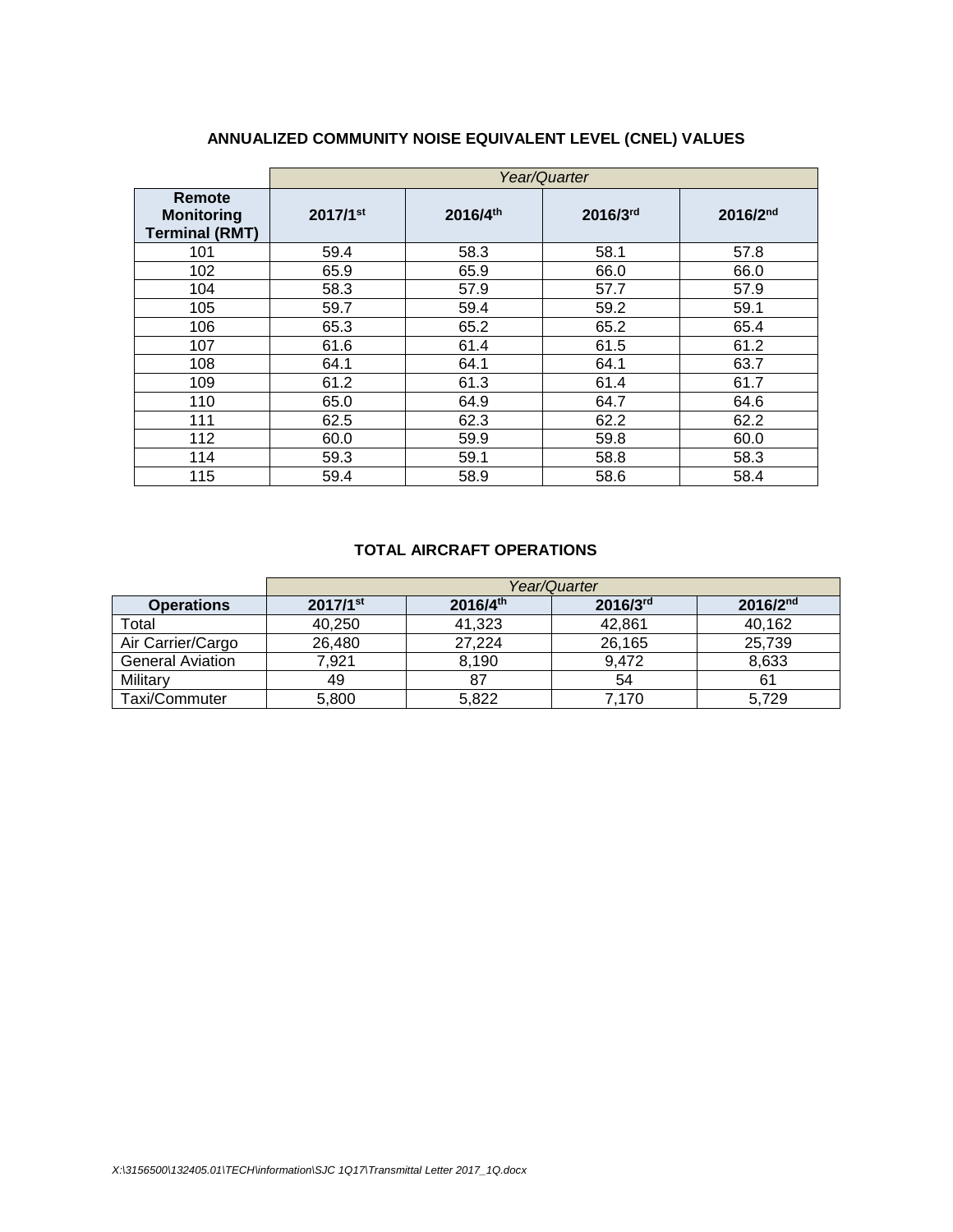# **REMOTE MONITORING TERMINAL (RMT) LOCATIONS**

| Remote<br><b>Monitoring</b><br><b>Terminal (RMT)</b> | <b>Location</b>                               | Latitude  | Longitude     |  |  |
|------------------------------------------------------|-----------------------------------------------|-----------|---------------|--|--|
| 101                                                  | Oak Street<br>San Jose, CA                    | 37.321292 | -121.881981   |  |  |
| 102                                                  | Center for Performing Arts<br>San Jose, CA    | 37.329572 | -121.892365   |  |  |
| 104                                                  | <b>Bellarmine Prep School</b><br>San Jose, CA | 37.340997 | -121.917993   |  |  |
| 105                                                  | Rosemary Garden<br>San Jose, CA               | 37.3624   | $-121.91475$  |  |  |
| 106                                                  | St. John/Autumn<br>San Jose, CA               | 37.33424  | -121.899946   |  |  |
| 107                                                  | Fire Station 6<br>Santa Clara, CA             | 37.39516  | -121.949916   |  |  |
| 108                                                  | MacGregor Lane<br>Santa Clara, CA             | 37.386895 | -121.946527   |  |  |
| 109                                                  | Lake Santa Clara<br>Santa Clara, CA           | 37.392133 | $-121.967717$ |  |  |
| 110                                                  | Chestnut St.<br>Santa Clara, CA               | 37.390153 | -121.959598   |  |  |
| 111                                                  | <b>Fuller Street Park</b><br>Santa Clara, CA  | 37.397987 | $-121.965516$ |  |  |
| 112                                                  | Mnt. View/Alviso<br>Santa Clara, CA           | 37.40969  | $-121.97944$  |  |  |
| 114                                                  | Fairway Glen Park<br>Santa Clara, CA          | 37.405623 | $-121.961404$ |  |  |
| 115                                                  | 3rd/Reed<br>San Jose, CA                      | 37.328608 | -121.882987   |  |  |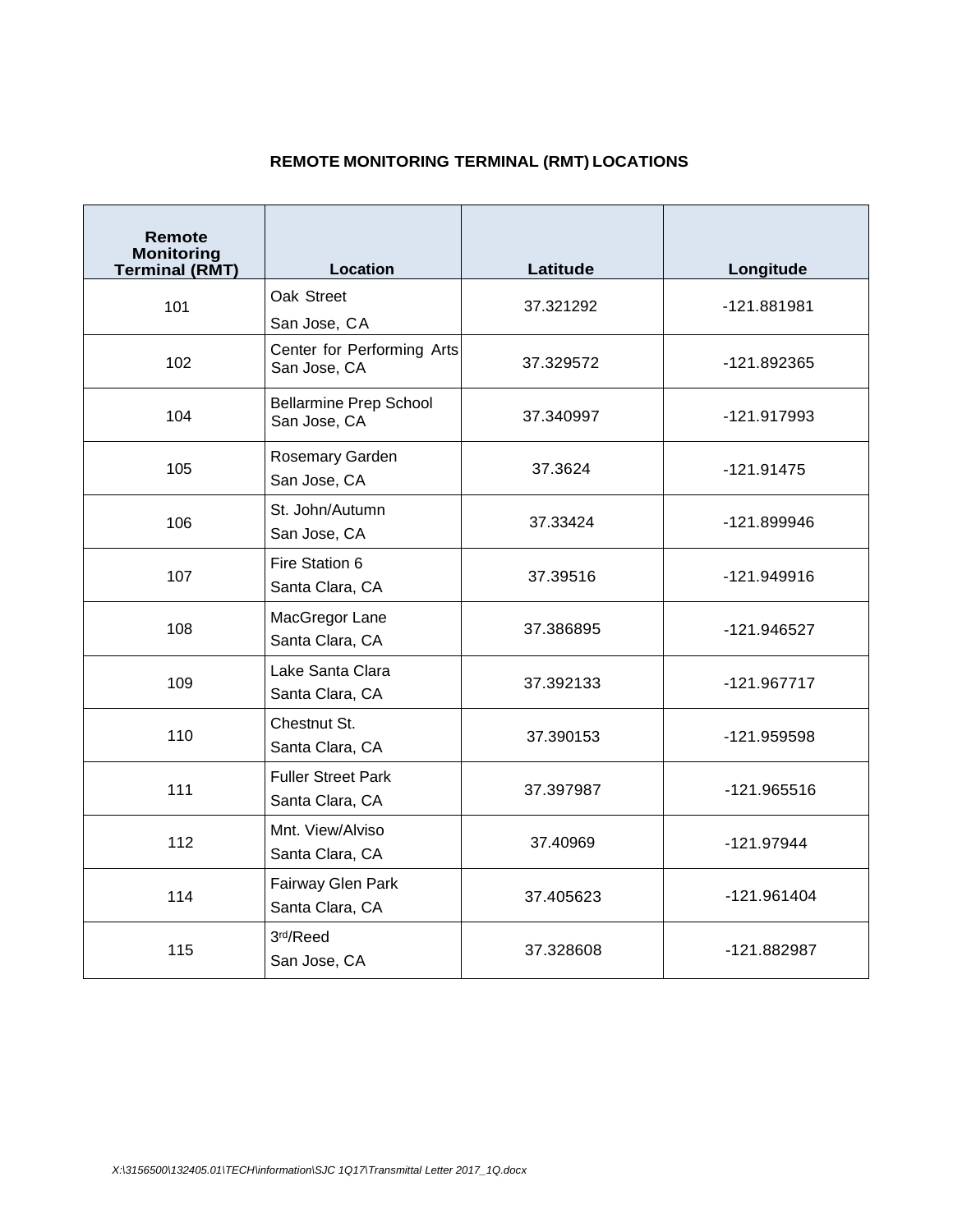|                      |                  | <b>Remote Monitoring Terminal (RMT)</b> |      |      |      |      |       |      |      |       |      |      |      |
|----------------------|------------------|-----------------------------------------|------|------|------|------|-------|------|------|-------|------|------|------|
|                      | 101              | 102                                     | 104  | 105  | 106  | 107  | 108   | 109  | 110  | 111   | 112  | 114  | 115  |
| Apr 2016             | 58.2             | 65.7                                    | 55.5 | 58.9 | 65.4 | 61.6 | 64.4  | 61.5 | 64.6 | 61.9  | 59.1 | 59.2 | 57.5 |
| # Days               | 30               | 30                                      | 30   | 30   | 30   | 30   | 30    | 30   | 30   | 30    | 30   | 30   | 30   |
| May 2016             | 59.4             | 66.0                                    | 55.7 | 56.7 | 65.1 | 61.3 | 64.1  | 61.2 | 64.6 | 61.9  | 61.9 | 58.7 | 58.4 |
| # Days               | 31               | 31                                      | 31   | 31   | 31   | 31   | 31    | 31   | 31   | 31    | 31   | 31   | 31   |
| Jun 2016             | 59.1             | 66.1                                    | 61.4 | 56.3 | 65.3 | 62.0 | 64.7  | 61.5 | 65.1 | 62.6  | 59.3 | 59.4 | 57.8 |
| $#$ Days             | 30               | 30                                      | 30   | 30   | 30   | 30   | 30    | 30   | 30   | 30    | 30   | 30   | 30   |
| $2nd$ Qtr.           | 59.0             | 65.9                                    | 58.4 | 57.4 | 65.3 | 61.6 | 64.4  | 61.4 | 64.7 | 62.1  | 60.3 | 59.1 | 57.9 |
| $#$ Days             | 91               | 91                                      | 91   | 91   | 91   | 91   | 91    | 91   | 91   | 91    | 91   | 91   | 91   |
| Jul 2016             | 58.4             | 66.7                                    | 55.3 | 56.6 | 65.3 | 61.3 | 64.3  | 61.3 | 64.7 | 62.2  | 59.1 | 59.3 | 58.4 |
| $\overline{\#}$ Days | 31               | 31                                      | 31   | 31   | 31   | 31   | 22    | 31   | 31   | 31    | 31   | 31   | 31   |
| Aug 2016             | 58.6             | 65.8                                    | 54.7 | 55.6 | 65.3 | 61.1 | 64.2  | 60.7 | 64.3 | 61.8  | 58.7 | 58.9 | 58.0 |
| # Days               | 31               | 31                                      | 31   | 31   | 31   | 31   | 31    | 31   | 31   | 31    | 31   | 31   | 31   |
| Sep 2016             | 58.1             | 65.5                                    | 56.1 | 57.3 | 64.8 | 60.7 | 63.7  | 60.9 | 64.2 | 61.5  | 58.4 | 58.7 | 57.9 |
| $\overline{\#}$ Days | 30               | 30                                      | 30   | 30   | 30   | 30   | 30    | 30   | 30   | 30    | 30   | 30   | 30   |
| 3rd Qtr.             | 58.3             | 66.0                                    | 55.4 | 56.6 | 65.1 | 61.0 | 64.1  | 61.0 | 64.4 | 61.9  | 58.7 | 58.9 | 58.1 |
| $#$ Days             | 92               | 92                                      | 92   | 92   | 92   | 92   | 92    | 92   | 92   | 92    | 92   | 92   | 92   |
| Oct 2016             | 56.8             | 65.1                                    | 58.1 | 59.7 | 64.5 | 60.9 | 63.1  | 60.7 | 65.1 | 62.4  | 60.2 | 58.2 | 59.7 |
| $\overline{\#}$ Days | 31               | 31                                      | 31   | 31   | 31   | 31   | 31    | 31   | 31   | 31    | 31   | 31   | 31   |
| Nov 2016             | 59.1             | 65.7                                    | 58.2 | 60.6 | 65.2 | 62.0 | 64.7  | 61.6 | 65.4 | 63.1  | 60.1 | 59.9 | 58.9 |
| $#$ Days             | 30               | 30                                      | 30   | 30   | 30   | 30   | 30    | 30   | 30   | 29    | 30   | 30   | 30   |
| Dec 2016             | 58.6             | 66.2                                    | 60.3 | 62.2 | 65.8 | 62.3 | 64.5  | 61.3 | 65.3 | 62.8  | 60.0 | 59.8 | 60.1 |
| $#$ Days             | 31               | 31                                      | 31   | 31   | 31   | 31   | 31    | 30   | 31   | 31    | 31   | 31   | 31   |
| 4 <sup>th</sup> Qtr. | 58.3             | 65.7                                    | 59.0 | 61.0 | 65.2 | 61.8 | 64.2  | 61.2 | 65.2 | 62.8  | 60.1 | 59.4 | 59.6 |
| # Days               | 92               | 92                                      | 92   | 92   | 92   | 92   | 92    | 92   | 92   | 91    | 92   | 92   | 92   |
| Jan 2017             |                  | 65.9                                    | 60.3 | 62.3 | 65.6 | 61.9 | 63.2  | 61.1 | 65.5 | 63.0  | 60.8 | 58.4 | 62.0 |
| $\overline{\#}$ Days | $\boldsymbol{0}$ | 31                                      | 31   | 31   | 31   | 31   | 31    | 31   | 31   | 31    | 31   | 31   | 31   |
| Feb 2017             | 62.4             | 65.5                                    | 59.3 | 62.5 | 65.2 | 60.9 | 62.6  | 60.7 | 65.5 | 62.9  | 60.8 | 58.1 | 61.7 |
| # Days               | 20               | 28                                      | 28   | 28   | 28   | 28   | 28    | 28   | 28   | 28    | 28   | 28   | 28   |
| Mar 2017             | 62.6             | 66.0                                    | 58.1 | 60.5 | 65.8 | 62.7 | 64.8  | 61.5 | 65.5 | 63.0  | 60.2 | 60.3 | 59.4 |
| # Days               | 29               | 29                                      | 31   | 31   | 31   | 31   | 20    | 31   | 31   | 31    | 31   | 31   | 31   |
| 4 <sup>th</sup> Qtr. | 62.6             | 65.8                                    | 59.4 | 61.8 | 65.5 | 62.0 | 63.5  | 61.1 | 65.5 | 63.0  | 60.6 | 59.1 | 61.1 |
| # Days               | 49               | 88                                      | 90   | 90   | 90   | 90   | 79    | 90   | 90   | 90    | 90   | 90   | 90   |
| 12 Mo.               | 59.4             | 65.9                                    | 58.3 | 59.7 | 65.3 | 61.6 | 64.1  | 61.2 | 65.0 | 62.5  | 60.0 | 59.3 | 59.4 |
| # Days               | 324              | 363                                     | 365  | 365  | 365  | 365  | 354   | 365  | 365  | 363   | 365  | 365  | 365  |
| On-Line              | 88.8%            | 99.5%                                   | 100% | 100% | 100% | 100% | 97.0% | 100% | 100% | 99.5% | 100% | 100% | 100% |

# **MONTHLY COMMUNITY NOISE EQUIVALENT LEVEL (CNEL) VALUES April 1, 2016 – March 31, 2017**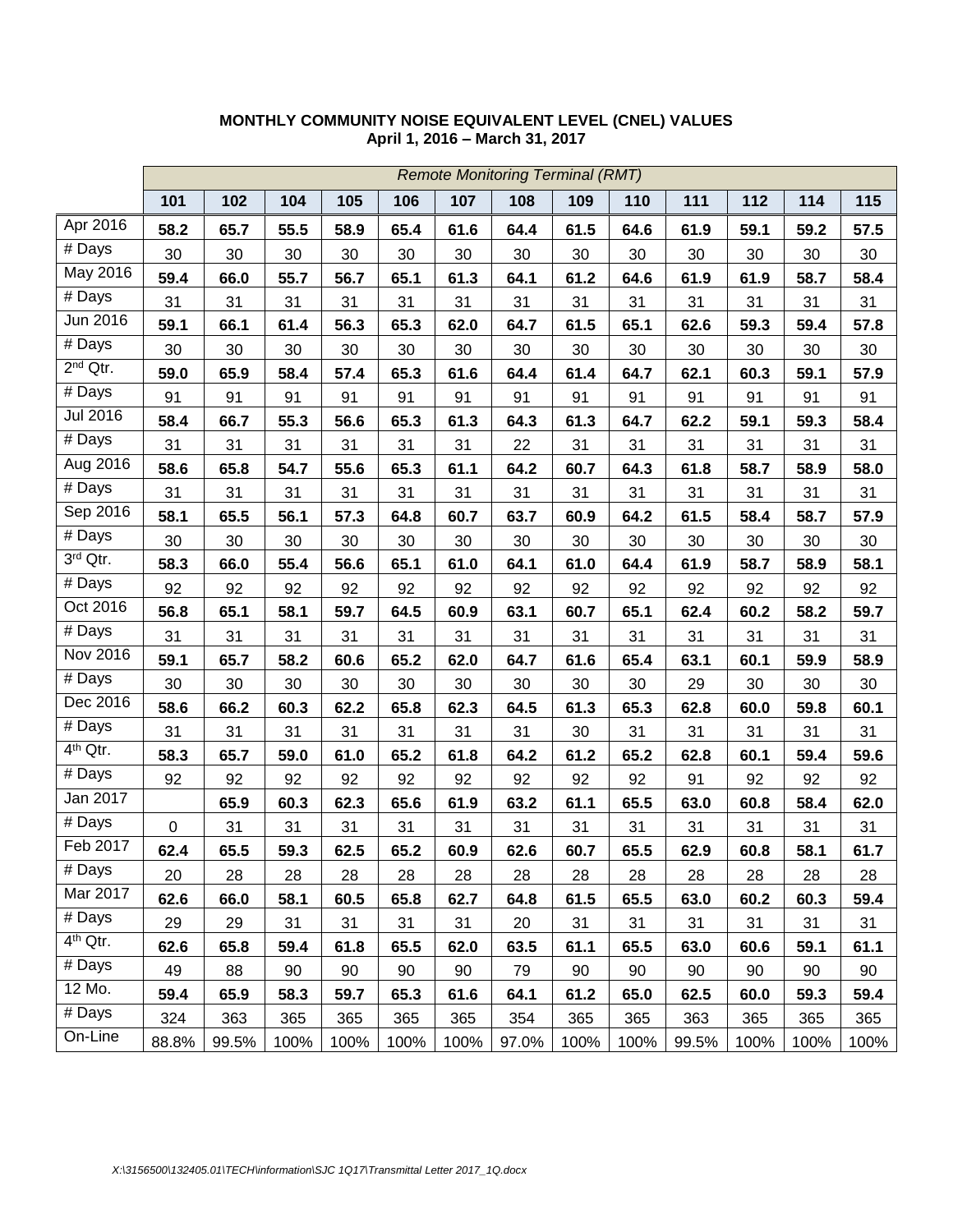|                         | <b>Remote Monitoring Terminal (RMT)</b> |      |      |      |      |      |      |      |      |      |      |      |      |
|-------------------------|-----------------------------------------|------|------|------|------|------|------|------|------|------|------|------|------|
| <b>Day</b>              | 101                                     | 102  | 104  | 105  | 106  | 107  | 108  | 109  | 110  | 111  | 112  | 114  | 115  |
| $\mathbf{1}$            |                                         | 65.5 | 52.3 | 56.2 | 65.1 | 62.4 | 65.6 | 61.6 | 64.6 | 62.1 | 58.8 | 61.1 | 56.6 |
| $\overline{2}$          |                                         | 65.1 | 60.7 | 61.5 | 65.2 | 57.6 | 57.5 | 60.9 | 66.8 | 64   | 62.6 | 52.2 | 63.8 |
| $\overline{3}$          |                                         | 67   | 62.4 | 64.6 | 66.5 | 59.1 | 57.2 | 63.4 | 69   | 66.4 | 65.5 | 53   | 66.4 |
| $\overline{\mathbf{4}}$ |                                         | 68.2 | 59.8 | 61.3 | 68.3 | 60.5 | 62.6 | 60.9 | 64.8 | 62.1 | 60.1 | 57.9 | 63.1 |
| $\overline{5}$          |                                         | 65.9 | 59.8 | 63   | 66.3 | 63.5 | 65.5 | 62   | 65   | 62.6 | 59.7 | 60.7 | 55.7 |
| 6                       |                                         | 63.3 | 61.2 | 62.3 | 63.7 | 60.9 | 63.7 | 62.1 | 66.5 | 64.2 | 62.4 | 58.6 | 58.5 |
| $\overline{7}$          |                                         | 64.8 | 62.7 | 62.7 | 64.7 | 58.4 | 55.1 | 59.9 | 66.3 | 63.5 | 61.8 | 52.1 | 64.6 |
| 8                       |                                         | 64.3 | 60.2 | 61.8 | 64.2 | 60.2 | 55.1 | 60.2 | 67   | 63.8 | 62.8 | 46.8 | 63.4 |
| 9                       |                                         | 66   | 60.6 | 64   | 65.4 | 67.8 | 54.9 | 60.4 | 66.8 | 64.3 | 62.5 | 46.8 | 64.1 |
| 10                      |                                         | 66.8 | 59.9 | 63.3 | 66.7 | 63   | 61.7 | 60.6 | 66.1 | 63   | 61.1 | 56.8 | 64.4 |
| 11                      |                                         | 66.2 | 58.3 | 63   | 65.3 | 60   | 62.1 | 60   | 64.9 | 62.4 | 60.4 | 57.5 | 62.8 |
| 12                      |                                         | 66.2 | 56.1 | 62   | 65.7 | 64.2 | 66.1 | 62.5 | 65.8 | 63.9 | 60.8 | 61.7 | 57.9 |
| 13                      |                                         | 66.3 | 59.2 | 63.5 | 65.5 | 63.8 | 66.3 | 63   | 65.9 | 63.6 | 61   | 61.5 | 57.4 |
| 14                      |                                         | 63.5 | 57.3 | 59.6 | 63.2 | 60.8 | 63.4 | 60.3 | 63.4 | 61.1 | 58.1 | 58.6 | 55.9 |
| 15                      |                                         | 64.8 | 55.6 | 57.5 | 64.9 | 59.7 | 63.7 | 60   | 63.1 | 60.7 | 57.9 | 58.6 | 56.3 |
| 16                      |                                         | 65.6 | 61.3 | 61.5 | 65.6 | 62.4 | 65.6 | 61.9 | 64.9 | 62.6 | 59.9 | 60.6 | 56.5 |
| 17                      |                                         | 64.4 | 54.4 | 60   | 64.3 | 63.2 | 66.2 | 62.1 | 65.4 | 63   | 59.9 | 61   | 54.3 |
| 18                      |                                         | 66.2 | 64.1 | 64   | 65.9 | 64.9 | 57.9 | 61.4 | 67.5 | 65.2 | 63.1 | 56.2 | 65.8 |
| 19                      |                                         | 67.5 | 61.4 | 63.7 | 67.5 | 56.9 | 55.4 | 59.6 | 66   | 63.3 | 61.8 | 47.7 | 66.2 |
| 20                      |                                         | 68.1 | 59.3 | 62.7 | 67.5 | 63   | 64.2 | 60.7 | 64.7 | 62.2 | 59.6 | 60.1 | 63.9 |
| 21                      |                                         | 65.5 | 64.1 | 60.3 | 64.6 | 52   | 55.5 | 59.6 | 64.8 | 62.5 | 60.4 | 54.3 | 64.2 |
| 22                      |                                         | 64.2 | 59.6 | 61.5 | 64.5 | 54.7 | 56.1 | 59.7 | 65.9 | 63.5 | 62   | 50.9 | 63.1 |
| 23                      |                                         | 66.4 | 60.7 | 62   | 65.9 | 60   | 57.9 | 60.4 | 66.3 | 63.7 | 62.1 | 52.2 | 64.2 |
| 24                      |                                         | 66.9 | 59.9 | 63.1 | 66.2 | 60.9 | 63.1 | 59.6 | 62.6 | 60   | 57.3 | 58.4 | 60.8 |
| 25                      |                                         | 67.7 | 59.2 | 61.4 | 67.1 | 61.1 | 63.3 | 60.2 | 63   | 60.5 | 57.2 | 59   | 62.5 |
| 26                      |                                         | 66.4 | 59.1 | 62.7 | 66.4 | 63.9 | 66.1 | 63.4 | 65.8 | 63.5 | 60.9 | 61.4 | 58   |
| 27                      |                                         | 65.6 | 65.4 | 64.7 | 65.9 | 62.9 | 65.2 | 62.6 | 65.3 | 62.9 | 60.7 | 60.2 | 57.2 |
| 28                      |                                         | 61.5 | 57.5 | 58.5 | 61.9 | 58.6 | 61.9 | 58.5 | 61.5 | 59.1 | 55.8 | 57   | 54.2 |
| 29                      |                                         | 64.5 | 57.1 | 62.4 | 64.5 | 60.3 | 63.9 | 60.2 | 63.5 | 61   | 57.3 | 58.6 | 56.1 |
| 30                      |                                         | 65.3 | 57.9 | 62.8 | 65.1 | 62.2 | 65.3 | 61.1 | 64.5 | 61.9 | 58.4 | 59.5 | 55.7 |
| 31                      |                                         | 64.8 | 56.6 | 61.2 | 64.9 | 62.1 | 65.1 | 61.2 | 64.6 | 62.2 | 58.2 | 60.2 | 55.3 |
| Avg.                    |                                         | 65.9 | 60.3 | 62.3 | 65.6 | 61.9 | 63.2 | 61.1 | 65.5 | 63.0 | 60.8 | 58.4 | 62.0 |
| # Days                  | $\pmb{0}$                               | 31   | 31   | 31   | 31   | 31   | 31   | 31   | 31   | 31   | 31   | 31   | 31   |

### **DAILY AIRCRAFT COMMUNITY NOISE EQUIVALENT LEVEL (CNEL) VALUES JANUARY 2017**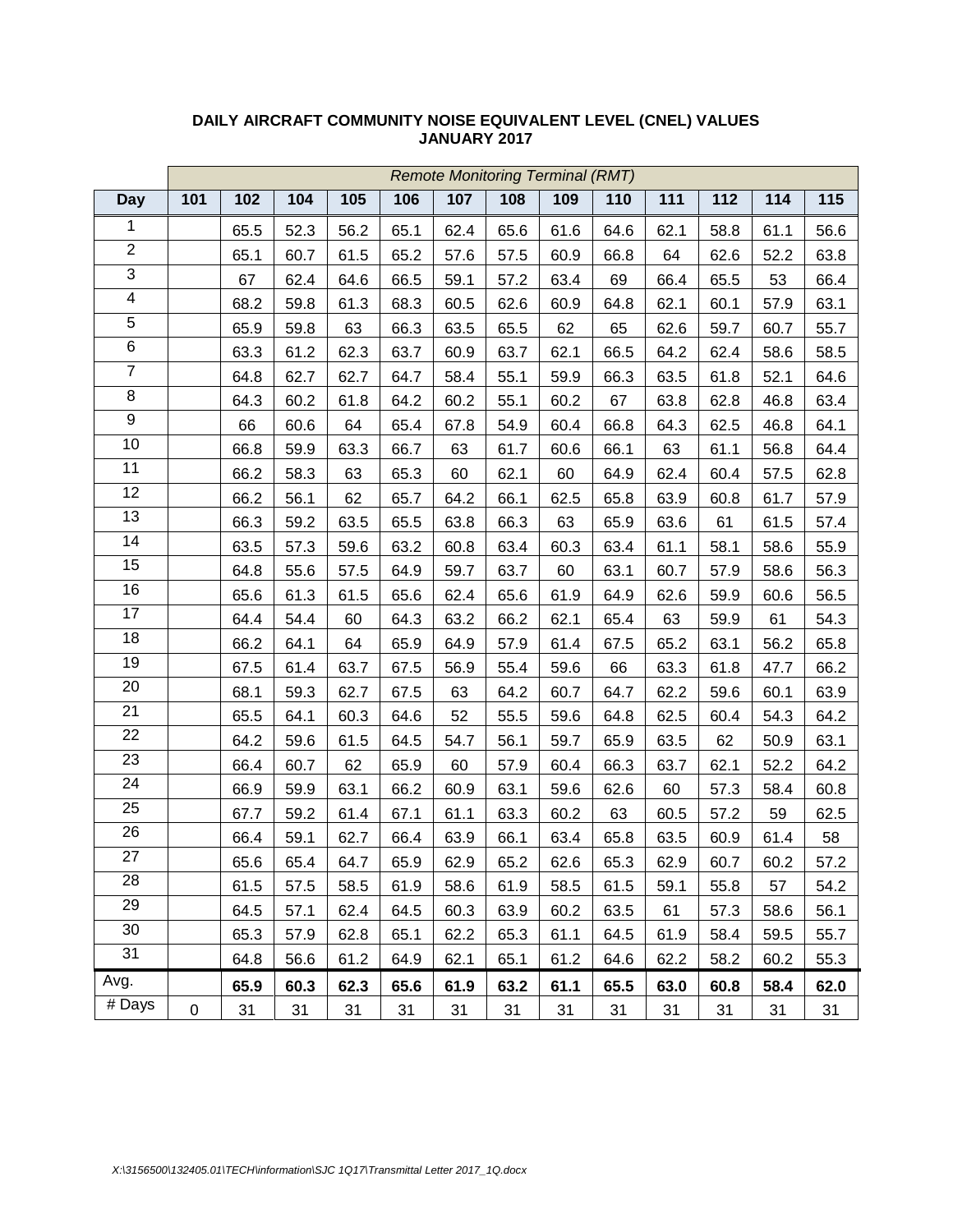|                         | <b>Remote Monitoring Terminal (RMT)</b> |      |      |      |      |      |      |      |      |      |      |      |      |
|-------------------------|-----------------------------------------|------|------|------|------|------|------|------|------|------|------|------|------|
| <b>Day</b>              | 101                                     | 102  | 104  | 105  | 106  | 107  | 108  | 109  | 110  | 111  | 112  | 114  | 115  |
| 1                       |                                         | 63.1 | 61.9 | 61.2 | 62.8 | 62.4 | 62.2 | 61   | 66.3 | 63.9 | 62.1 | 57.7 | 61.1 |
| $\overline{2}$          |                                         | 66.7 | 61.8 | 63.1 | 65.8 | 58.2 | 53.5 | 59.8 | 66.5 | 64   | 63   | 48.2 | 65.7 |
| $\overline{3}$          |                                         | 66.8 | 60.5 | 69.2 | 65.8 | 57   | 53.4 | 59.8 | 66.5 | 63.9 | 62.5 | 46.8 | 64.8 |
| $\overline{\mathbf{4}}$ |                                         | 63.7 | 58.1 | 59.8 | 62.8 | 48   | 51.4 | 55.6 | 62.4 | 59.9 | 58.1 | 45.3 | 61.5 |
| $\overline{5}$          |                                         | 62.8 | 59   | 60.9 | 62.7 | 52.3 | 51.8 | 58.7 | 65.2 | 62.2 | 61.1 | 47.3 | 62.5 |
| $\overline{6}$          |                                         | 66.3 | 60.6 | 63.9 | 65.4 | 59.3 | 54.9 | 61.2 | 67.5 | 64.9 | 63.4 | 49.4 | 65.1 |
| $\overline{7}$          |                                         | 66.2 | 60.7 | 64.4 | 65.1 | 58.2 | 53.1 | 59.7 | 66.2 | 63.4 | 62.3 | 47   | 63.9 |
| 8                       |                                         | 65.6 | 60.1 | 62.2 | 65   | 56.2 | 53   | 59.6 | 66.2 | 63.2 | 61.9 | 53.2 | 63.5 |
| $\overline{9}$          | 65                                      | 67.1 | 59.7 | 65.5 | 66   | 60.7 | 59.7 | 60.2 | 66.2 | 63.4 | 62   | 54.6 | 64.6 |
| 10                      | 63.2                                    | 66.4 | 57   | 59.2 | 66.6 | 63.4 | 66.1 | 62.3 | 65.7 | 63.6 | 60.1 | 61.7 | 56.3 |
| 11                      | 59.5                                    | 63.1 | 58.3 | 56.7 | 62.8 | 60.6 | 63.8 | 60.5 | 63.3 | 61.3 | 58.4 | 59.7 | 53.3 |
| 12                      | 61.9                                    | 65.2 | 57.6 | 58.2 | 65   | 60.2 | 63.8 | 60.4 | 63.4 | 61.1 | 58   | 58.6 | 55.3 |
| 13                      | 62.5                                    | 65.7 | 54.3 | 58.8 | 66.1 | 61.8 | 64.6 | 61   | 64   | 61.6 | 58.6 | 59.6 | 56.6 |
| 14                      | 61.3                                    | 63.9 | 57.5 | 60.3 | 63.6 | 61.4 | 64.3 | 60.3 | 63.6 | 61.2 | 57.4 | 59.3 | 54.3 |
| 15                      | 59.5                                    | 62.9 | 59.4 | 59.8 | 63   | 60.5 | 63.4 | 61.7 | 66.7 | 64.5 | 61.9 | 59.2 | 59.8 |
| 16                      | 63.4                                    | 67.1 | 58.5 | 62.8 | 66.4 | 60.1 | 62.6 | 60.3 | 64.6 | 62.1 | 60   | 57.7 | 62.8 |
| $\overline{17}$         | 63.1                                    | 66.9 | 64.6 | 63.9 | 66.9 | 62.6 | 57.7 | 61.1 | 67.1 | 64.9 | 63.1 | 54.7 | 66.1 |
| 18                      | 61                                      | 63.7 | 56.2 | 60.6 | 64   | 61.7 | 64.3 | 60.4 | 64   | 61.5 | 58.3 | 59.6 | 57.4 |
| 19                      | 60.4                                    | 64.1 | 60.1 | 60.2 | 64.3 | 49.5 | 53   | 60.3 | 66.7 | 64   | 62.5 | 49.9 | 63.8 |
| $\overline{20}$         | 62.8                                    | 66   | 61.4 | 64.2 | 65.7 | 58.2 | 53.7 | 60.7 | 67.3 | 64.4 | 63.3 | 48.4 | 64.6 |
| $\overline{21}$         | 63.8                                    | 67.5 | 57.9 | 61.7 | 66.9 | 62.5 | 63.5 | 60   | 64   | 61.6 | 59.1 | 59.3 | 62.2 |
| 22                      | 63.6                                    | 66.2 | 61.3 | 63.3 | 65.8 | 64.4 | 65.2 | 61.4 | 64.6 | 62.1 | 59   | 60.8 | 57.7 |
| 23                      | 63.2                                    | 66   | 57.4 | 63.3 | 65.2 | 63.9 | 65.7 | 61.8 | 67.2 | 62.7 | 59   | 61.7 | 58.3 |
| 24                      | 62.4                                    | 65.6 | 54.7 | 61.8 | 65.4 | 62.5 | 65.3 | 61.9 | 64.7 | 62.5 | 59.4 | 61   | 56.5 |
| $\overline{25}$         | 59.7                                    | 62.6 | 49.1 | 58.5 | 62.8 | 60   | 63.7 | 60.1 | 63.2 | 61   | 58   | 58.8 | 53.5 |
| 26                      | 62.5                                    | 65.2 | 53.3 | 60   | 65.4 | 61.5 | 65   | 61.6 | 64.8 | 62.5 | 59.1 | 60.3 | 55.4 |
| 27                      | 62.9                                    | 65.8 | 55.6 | 62.4 | 65.8 | 62.7 | 65.6 | 62.3 | 64.8 | 62.5 | 59.6 | 60.9 | 56.4 |
| 28                      | 62.3                                    | 65.4 | 58.7 | 60.9 | 65.7 | 62.8 | 65.1 | 61.2 | 64.4 | 62   | 58.9 | 60.1 | 55.9 |
| Avg.                    | 62.4                                    | 65.5 | 59.3 | 62.5 | 65.2 | 60.9 | 62.6 | 60.7 | 65.5 | 62.9 | 60.8 | 58.1 | 61.7 |
| # Days                  | 20                                      | 28   | 28   | 28   | 28   | 28   | 28   | 28   | 28   | 28   | 28   | 28   | 28   |

#### **DAILY AIRCRAFT COMMUNITY NOISE EQUIVALENT LEVEL (CNEL) VALUES FEBRUARY 2017**